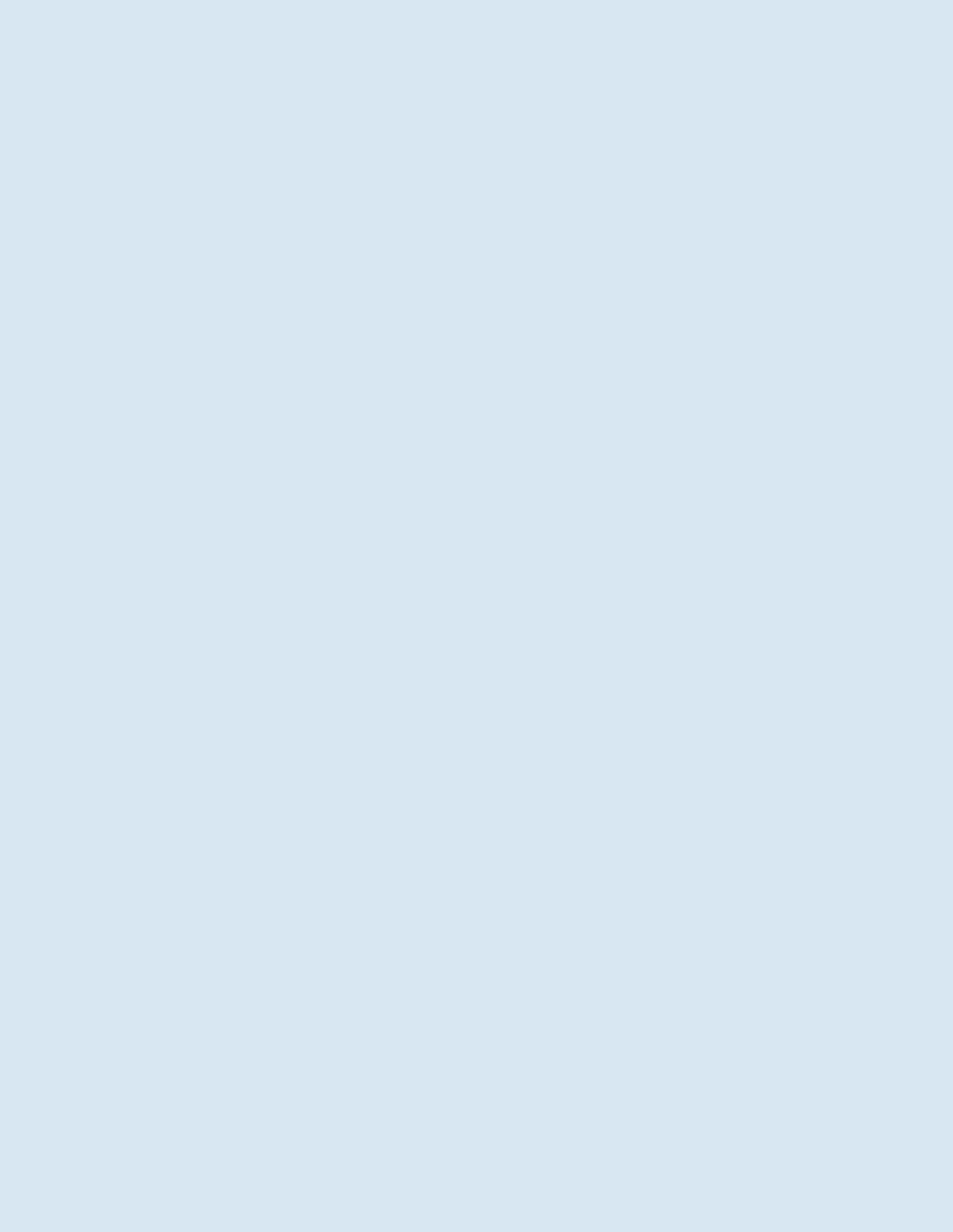#### **CHAPTER**-**3**

#### **FINANCIAL REPORTING**

A sound internal financial reporting system with relevant and reliable information significantly contributes to efficient and effective governance by the State Government. Compliance with financial rules, procedures and directives as well as the timeliness and quality of reporting on the status of such compliance is, thus, one of the attributes of good governance. The reports on compliance and controls, if effective and operational, assist the State Government in meeting its basic stewardship responsibilities, including strategic planning, decision making and accountability of the stakeholders. **This Chapter provides an overview and status of State Government's compliance with various financial rules, procedures and directives during the current year.** 

#### **3.1 Non-submission of Utilisation Certificates**

Financial Rules provide that for the grants provided for specific purposes, Utilisation Certificates (UCs) should be obtained by the departmental officers from the grantees and, after verification, these should be forwarded to the Accountant General (Accounts and Entitlement) within 12 months from the date of their sanction unless specified otherwise. A total number of 209 UCs amounting to  $\bar{\mathfrak{F}}$  343.04 crore were pending as of March 2018 as shown in *Appendix-* 3.1. Of these, 146 UCs involving  $\bar{\tau}$  219.42 crore were pending for a period up to two years and 63 UCs involving  $\bar{\tau}$  123.62 crore were pending for more than two years. The age-wise position as regards submission of UCs has been summarised in **Table**-**3.1**.

|          |                                             |                   | $( \bar{\mathbf{\mathcal{F}}}$ in crore) |
|----------|---------------------------------------------|-------------------|------------------------------------------|
| Sl. No.  | Year                                        | No of UCs awaited | Amount                                   |
|          | Upto 2015-16                                | υJ                | 123.62                                   |
| ٠.       | 2016-17                                     |                   | 41.30                                    |
| J.       | $2017 - 18$ #                               | 107               | 178.12                                   |
| $\cdots$ | $ -$<br>$\sim$<br>$\sim$<br>_____<br>$\sim$ | .                 | .                                        |

|  | Table-3.1: Age-wise position of Utilisation Certificates as on March 2018 |
|--|---------------------------------------------------------------------------|
|--|---------------------------------------------------------------------------|

*# Except where the sanction order specifies otherwise, UCs in respect of grants in aid drawn during 2017-18 become due only in 2018-19.* 

*Source: Finance Accounts 2017-18 prepared by AG (A&E), Uttarakhand.* 

The Departmental officers did not submit 102 UCs due for submission by March 2018 in respect of which grants amounting to  $\bar{\tau}$  164.92 crore were given up to March 2017 for specific purposes.

**In the absence of UCs, it could not be ascertained whether the recipients had utilised the grants for the intended purpose for which these were sanctioned. Pendency of UCs was fraught with the risk of misappropriation of funds and fraud.** 

## **3.2 Non-receipt of information pertaining to institutions substantially financed by the Government**

To identify the institutions, which attract audit under Section 14 of the Comptroller and Auditor General's (Duties, Power and Conditions of Services) Act, 1971, the Government/ Heads of the Department are required to furnish to Audit every year,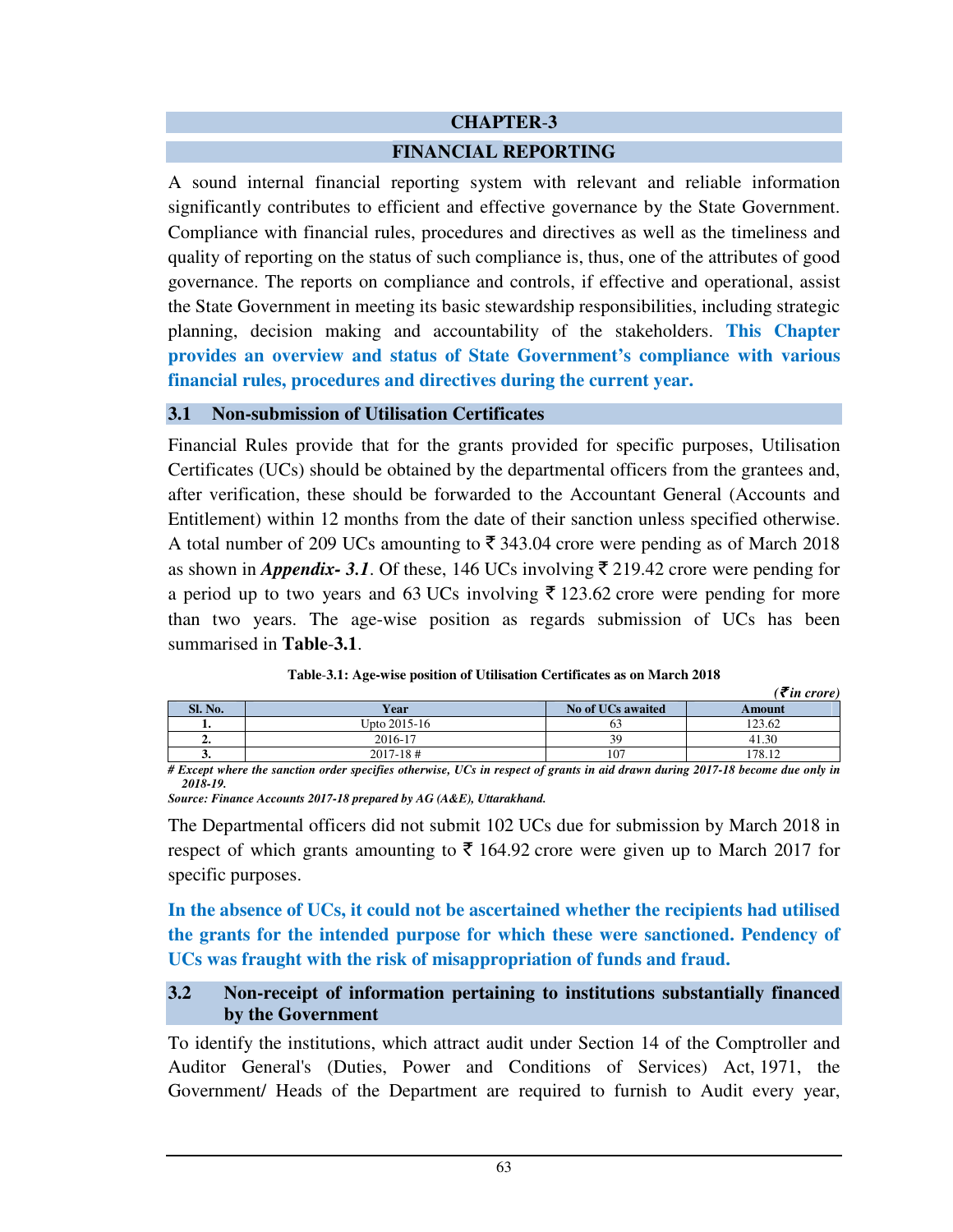detailed information about the financial assistance given to various institutions, the purpose for which the assistance was granted, and the total expenditure of the institutions. Further, Regulations on Audit and Accounts, 2007 provide that Government and the Heads of Departments which sanction grants and / or loans to bodies or authorities, shall furnish to the Audit Office, by the end of July every year, a statement of such bodies and authorities to which grants and/or loans aggregating  $\bar{\tau}$  10 lakh or more were paid during the preceding year indicating (a) the amount of assistance, (b) the purpose for which the assistance was sanctioned, and (c) the total expenditure of the body or authority.

**It was seen that 24 out 29 Autonomous Bodies/Authorities in the State of Uttarakhand did not furnish the information pertaining to grants aggregating**  ` **10 lakh or more. As such, the institutions which attract audit by Comptroller and Auditor General of India could not be identified. Consequently, audit could not provide assurance to the Legislature/Government on the manner in which the sanctioned grant was utilised.** 

During Exit Conference the State Finance Department assured that a circular would be issued to all bodies/authorities in whose favour grant/ loan was sanctioned to provide information to office of Principal Accountant General (Audit).

## **3.3 Delay in submission of Accounts in respect of Departmentally Managed Commercial Undertakings**

Three departmental undertakings of certain Government departments performing activities of quasi-commercial nature are required to prepare *proforma* accounts in the prescribed format annually showing the working results of financial operations so that the Government can assess their working. The finalized annual accounts of departmentally managed commercial and quasi-commercial undertakings reflect their overall financial health and efficiency in conducting their business. **In the absence of timely finalisation of annual accounts, investment of the Government remains outside the scrutiny of Audit/State Legislature. Consequently, corrective measures, if required, for ensuring accountability and improving efficiency, cannot be taken in time. Besides, the delay in all likelihood may also open the system to risk of fraud and leakage of public money.** 

The Heads of Department in the government are to ensure that the undertakings prepare such accounts and submit the same to Principal Accountant General (Audit), Uttarakhand, for audit within a specified time frame. As of March 2018, the departmentwise position of arrears in preparation of *proforma* accounts and investment made by the Government are given in *Appendix-3.2.* Delay in finalisation of accounts carries the risk of financial irregularities going undetected.

## **3.4 Bookings under Minor Head 800-'Other Receipts' and 'Other Expenditure'**

Minor Heads 800- 'Other Expenditure' and 'Other Receipts' under various Major Heads are intended to be operated only when the appropriate minor head has not been provided in the chart of accounts. Routine operation of Minor Heads 800 under various Major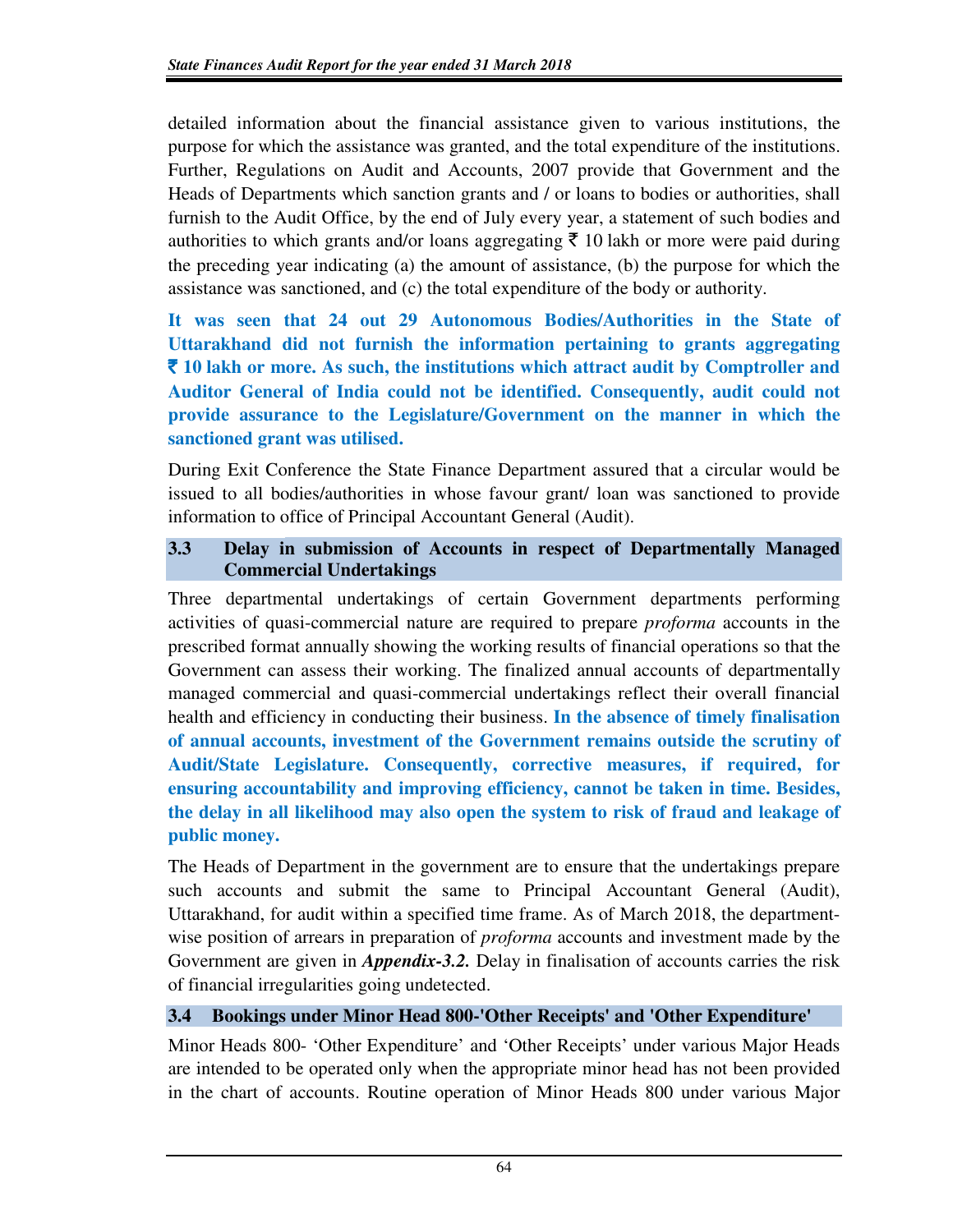Heads is to be discouraged since it renders the accounts opaque. During 2017-18, an amount of ` 593.20 crore under 30 Major Heads of account, constituting 2.81 *per cent* of expenditure ( $\bar{\tau}$  21,120.55 crore) booked against these Major Heads and 2.04 *per cent* of the total revenue expenditure ( $\overline{(} 29,082.69)$  crore) was classified under the Minor Head-800 'Other Expenditure' in the Revenue Account. Similarly,  $\bar{\xi}$  626.23 crore under 36 Major Heads of Account constituting 6.16 *per cent* of receipts  $(\overline{\tau} 10, 169.56$  crore) booked against these Major Heads and 2.31 *per cent* of the total revenue receipts  $(\bar{\mathcal{F}} 27,104.57$  crore) was classified under the Minor Head-800 'Other Receipts'. Instances where a substantial portion (20 *per cent* or more and exceeding  $\bar{\tau}$  10.00 crore) of the receipts and expenditure was classified under Minor Head '800-Other Receipts' and '800-Other Expenditure' are depicted in **Table**-**3.2**.

|              | $( \bar{\mathbf{z}}$ in crore)        |                                 |                                                  |                           |                                                             |                                    |                                           |                                            |
|--------------|---------------------------------------|---------------------------------|--------------------------------------------------|---------------------------|-------------------------------------------------------------|------------------------------------|-------------------------------------------|--------------------------------------------|
| SI.<br>No.   | "800-Other Receipts"                  |                                 |                                                  |                           | "800-Other Expenditure"                                     |                                    |                                           |                                            |
|              | <b>Major Head</b>                     | <b>Total</b><br><b>Receipts</b> | <b>Booking under</b><br><b>Minor Head</b><br>800 | Percentage<br>of Receipts | <b>Major Head</b>                                           | <b>Total</b><br><b>Expenditure</b> | <b>Booking</b><br>under Minor<br>Head 800 | <b>Percentage of</b><br><b>Expenditure</b> |
| 1.           | $0023$ -Hotel<br>Receipt Tax          | 19.07                           | 19.02                                            | 99.74                     | $2040$ - Taxes on<br>Sales. Trades etc.                     | 189.82                             | 109.82                                    | 57.85                                      |
| 2.           | $0029 -$ Land<br>Revenue              | 24.09                           | 12.72                                            | 52.80                     | 2245 - Relief on<br><b>Account of Natural</b><br>Calamities | 518.75                             | 167.93                                    | 32.37                                      |
| 3.           | $0055$ -Police                        | 23.56                           | 13.93                                            | 59.13                     | 2250- Other Social<br><b>Services</b>                       | 18.94                              | 18.73                                     | 98.89                                      |
| 4.           | 0059-Public<br>Works                  | 18.69                           | 18.59                                            | 99.46                     | 2501 - Special<br>Program for Rural<br>Development          | 121.80                             | 28.40                                     | 23.32                                      |
| 5.           | $0406 -$<br>Forestry and<br>Wild Life | 312.09                          | 115.10                                           | 36.88                     |                                                             |                                    | ۰                                         |                                            |
| 6.           | 0801- Power                           | 286.21                          | 286.21                                           | 100.00                    | ٠                                                           |                                    |                                           |                                            |
| <b>Total</b> |                                       | 683.71                          | 465.57                                           | 68.09                     | <b>Total</b>                                                | 849.31                             | 324.88                                    | 38.25                                      |

**Table**-**3.2: Substantial amount booked under Minor Head-'800' other receipts/expenditure**

*Source: Finance Accounts 2017-18 prepared by Accountant General (A&E) Uttarakhand.*

As is evident from above table, around 68 *per cent* of receipts pertaining to six Major Heads were booked under 800- Other Receipts. Similarly, around 38 *per cent* of revenue expenditure pertaining to four Major Heads was booked under the 800-Other Expenditure. **Classification of large amounts booked under the Minor Head '800'-Other receipts/expenditure affects the transparency/ fair picture in financial reporting.** 

#### **3.5 Apportionment of Pensionery liabilities between Uttar Pradesh and Uttarakhand**

In terms of the Uttar Pradesh Re-organisation Act, 2000, apportionment of the Pensionery dues between the State Governments of Uttarakhand and Uttar Pradesh for the period from April 2000 to March 2011, has been completed. The apportionment of Pensionery dues beyond March 2011 is under examination by the two Governments.

#### **3.6 Unallocated Balances between Uttarakhand and Uttar Pradesh**

As per Appendix–XIII of Finance Accounts 2017-18 of Government of Uttarakhand, balances amounting to  $\bar{\tau}$  8,758.82 crore representing balances under deposits and advances (MH 8336- Civil Deposits to MH 8550- Civil Advances) remain to be apportioned between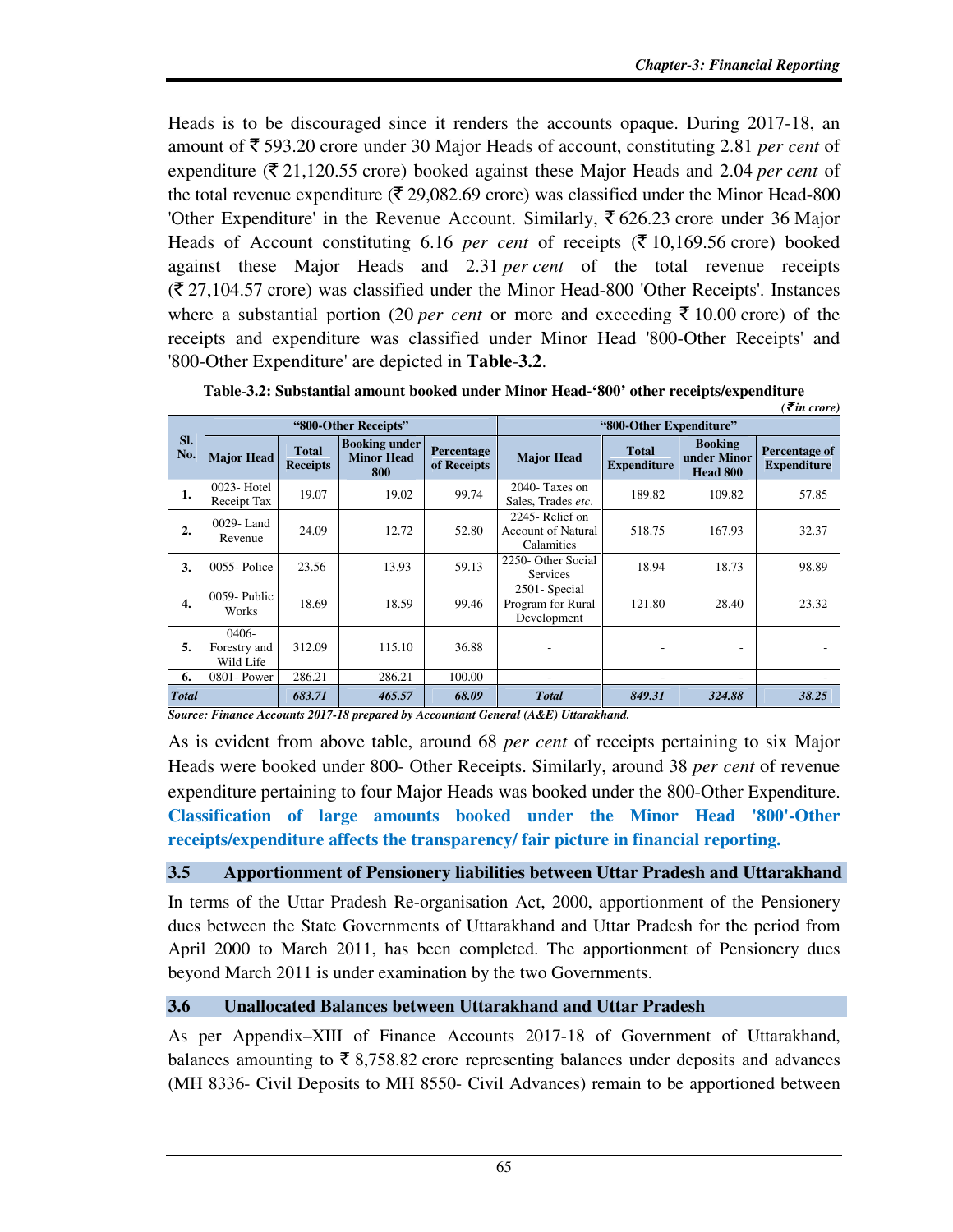the successor States of Uttarakhand and Uttar Pradesh, almost two decades after the formation of Uttarakhand State.

## **3.7 Investment**

The State Government has not made available/confirmed the information on investment made in Government Companies/Corporations by them. The information contained in the Finance Accounts is primarily based on information on Government investments which are captured from the vouchers by the Accountant General  $(A&E)$ . The investment figures as shown in the Finance Accounts ( $\bar{\xi}$  3,209 crore) are under reconciliation with the records of the entities ( $\bar{\tau}$  3,270 crore) where the investments have been made by the State Government.

#### **3.8 Implementation of Indian Government Accounting Standards (IGAS)**

Three Indian Government Accounting Standards (IGAS) have been notified by Government of India. The compliance of the existing accounting Standards by the State Government is detailed in the **Table-3.3**.

| <b>IGAS</b>                                                            | <b>Status of</b><br>Implementation | <b>Remarks</b>                                                                                                                                                                                                                                                                                                                                                                                                                                                                                                                  |
|------------------------------------------------------------------------|------------------------------------|---------------------------------------------------------------------------------------------------------------------------------------------------------------------------------------------------------------------------------------------------------------------------------------------------------------------------------------------------------------------------------------------------------------------------------------------------------------------------------------------------------------------------------|
| IGAS- I<br>(Guarantees given by)<br>the Government)                    | Not complied<br>with               | The State Government has provided limited information on outstanding<br>guarantees. Incomplete information regarding maximum amount of<br>guarantees, added/invoked/discharged/not discharged during the year,<br>guarantee commission receivable/received, etc. has been made<br>available by the State Government.                                                                                                                                                                                                            |
| IGAS- II<br>(Accounting and<br>Classification of<br>Grant-in-Aid- GIA) | Not complied<br>with               | During the year 2017-18, the State Government gave grants of<br>$\overline{\xi}$ 47.98 crore under six Capital Major Heads, which was in<br>contravention of IGAS-2.                                                                                                                                                                                                                                                                                                                                                            |
| IGAS-III<br>(Loans & Advances)<br>made by the<br>Government)           | Partially<br>Implemented           | Statements 7 and 18 of the Finance Accounts on Loans and Advances<br>given by the Government have been prepared as per the requirements<br>of IGAS-3, to the extent furnished by the State Government.<br>Information on the repayments in arrears from various loanee entities<br>was not provided. State Government departments have not furnished<br>details of outstanding principal and loans that are sanctioned in<br>perpetuity. Consequently, the requirements of IGAS-3 have not been<br>fully met in these accounts. |

**Table**-**3.3: Implementation of IGAS**

## **3.9 Conclusions and Recommendations**

The departmental officers did not submit 102 Utilisation Certificates (due for submission by March 2018) to the Accountant General (A&E), Uttarakhand in respect of the grants of  $\bar{\tau}$  164.92 crore given up-to March 2017 for specific purposes. In the absence of these certificates, it could not be ascertained whether the recipients had utilised the grants for the intended purposes.

## *The Government may ensure timely submission of utilisation certificates by the departments in respect of the grants released for specific purposes.*

The departmental heads were not furnishing information pertaining to financial statements of such bodies and authorities to Principal Accountant General (Audit), Uttarakhand to which grants or loan aggregating  $\bar{\tau}$  10 lakh or more were paid during